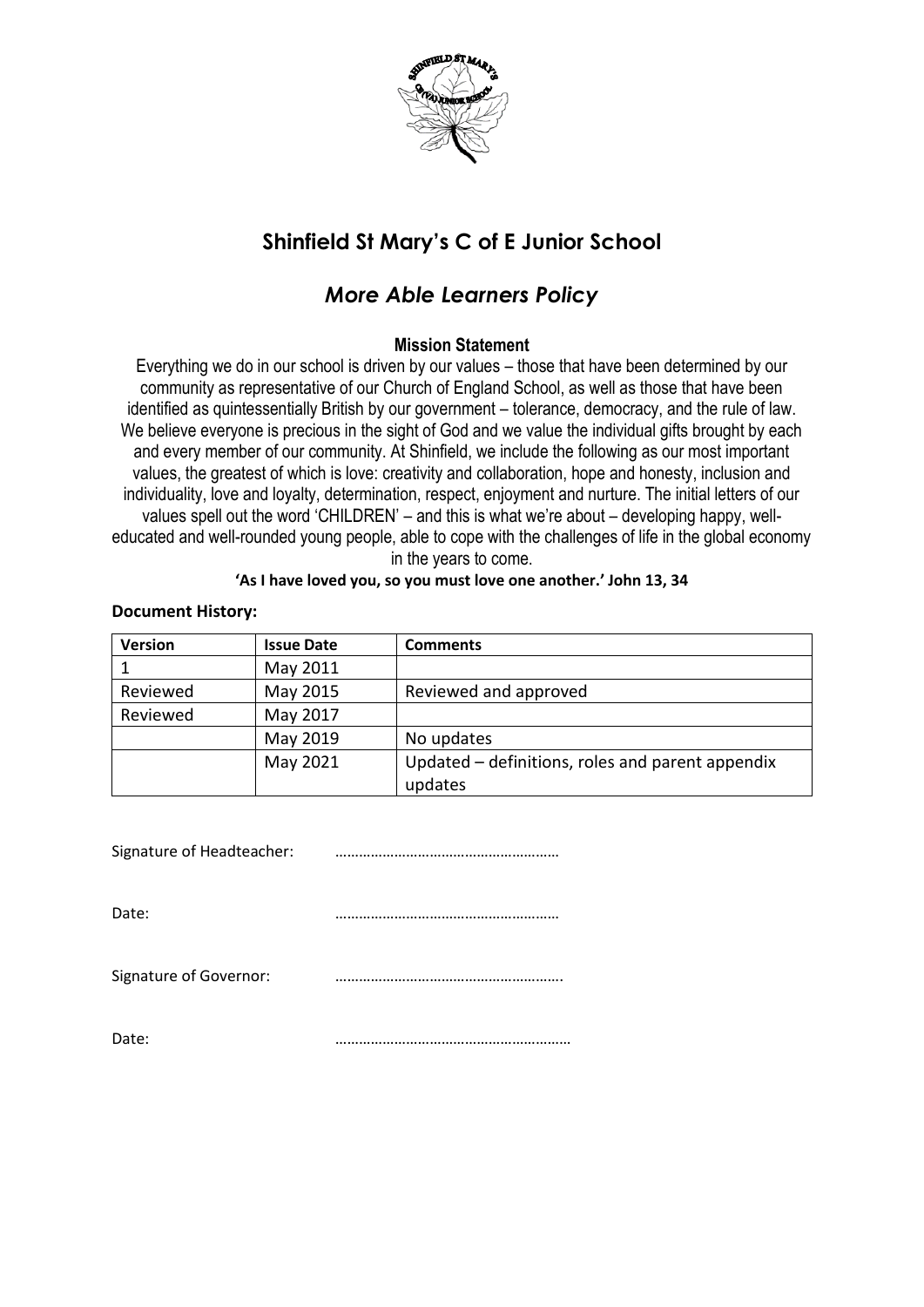

## *More Able Learners Policy*

## **Mission Statement and Aims**

As stated in our Mission Statement, we aim to develop each child's potential in all areas. We celebrate children's individual gifts and talents and actively encourage achievements; providing a curriculum that is appropriate to the needs and abilities of all our children. We are committed to providing an environment which encourages all children to maximise their potential.

## **Objectives**

- To identify and encourage the more able learners using a range of informal and formal strategies
- To identify and address barriers to pupil underachievement
- To provide appropriate methods of assessments, which support the provision of personalised learning for more able and gifted and talented children
- To foster the development of well-rounded, balanced and resilient individuals both intellectually and socially
- To encourage independent and autonomous learning where children use their own initiative
- To work in partnership with parents, carers and the wider community to promote and support pupil's learning and development
- To provide stimulating learning experiences for all pupils which enrich, broaden and accelerate learning
- To use a variety of teaching methods, ideas, resources and tasks that motivate, challenge and support the learner
- To encourage pupils to reflect upon their own progress in learning and to understand the factors that help them to make progress
- To track, analyse and act upon pupil performance data to ensure all children reach their full potential.

#### **Definition:**

The DfE and Ofsted define the 'more able' in terms of those whose progress significantly exceeds age related expectations.

The term 'more able' is not to be understood as referring to the most able of the population. The term is relative and refers to the top 5%/10% of our school.

#### Roles and Responsibilities:

#### The Class teacher

The teacher in the classroom is at the heart of our school's provision for more able pupils. It is the class teacher's enthusiasm, skills and the quality of the relationships they engender within the class that will facilitate the progress that more able pupils are capable of.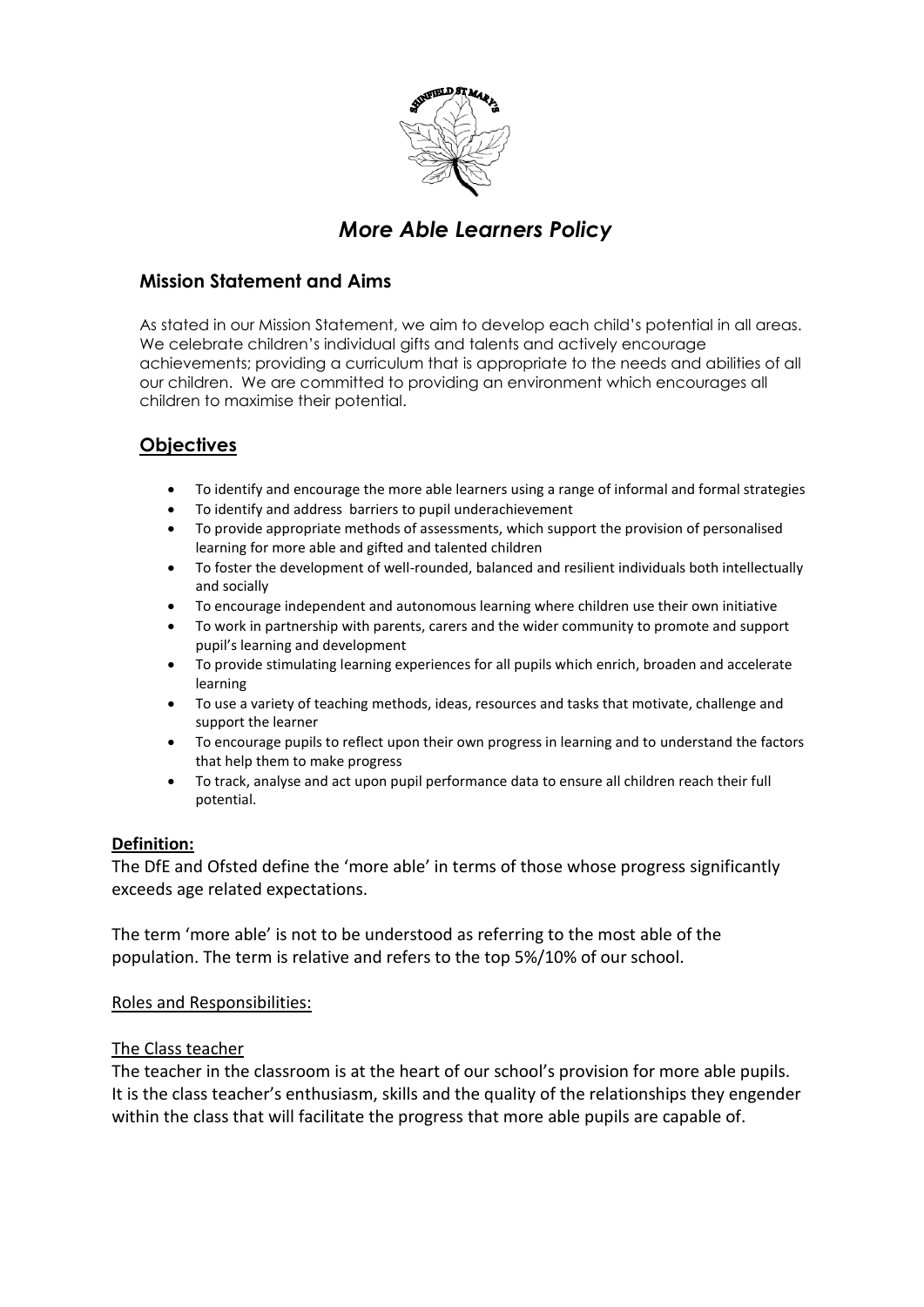## The Inclusion Leader

The Inclusion Leader has specific responsibility for all aspects of school work with more able pupils.

They:

• Support the school and staff in the identification of pupils and monitor progress made.

• Keep up to date with information about resources and services and are responsible for sharing this information with colleagues and parents.

• Encourage the development of suitable in-house enrichment opportunities as well as extra-curricular activities, alongside the Leader of Curriculum Enhancement.

• Co-ordinate the use of external agencies or people from the community, resources and facilities.

- Contribute to all aspects of whole school planning and policy making.
- Facilitate and contribute to staff development and training.

## **Identification**

A range of strategies are used to identify the more able learners in school. These include:-

- Teacher assessment: summative and formative e.g. SATs and NFER tests
- Teacher observation and annotated school work
- Discussion with parents, carers and outside agencies
- Pre-school, Infant school and background knowledge
- Achievements in extra-curricular activities
- Tracking and pupil progress reports
- Checklists

### **Provision**

The school aims to provide:

- An effective learning environment where contributions made by all pupils are recognised, differences are acknowledged and enthusiasm for learning is fostered
- Personalised and appropriate learning, ensuring enrichment, extension, challenge and enjoyment
- Tasks that develop thinking, problem solving and higher order skills taking into account learning g styles
- Learning beyond the classroom within and beyond the school, in the community

All class teachers are responsible for planning to meet these pupil's needs through appropriately differentiated work, enrichment and extension activities.

### **Monitoring, Co-ordinating, Assessment and Evaluation**

The Inclusion Leader co-ordinates the provision and practice within the school for most able learners. The role includes:

- Liaising with parents, Governors on issues related to most able learners
- Providing advice and support to staff on teaching strategies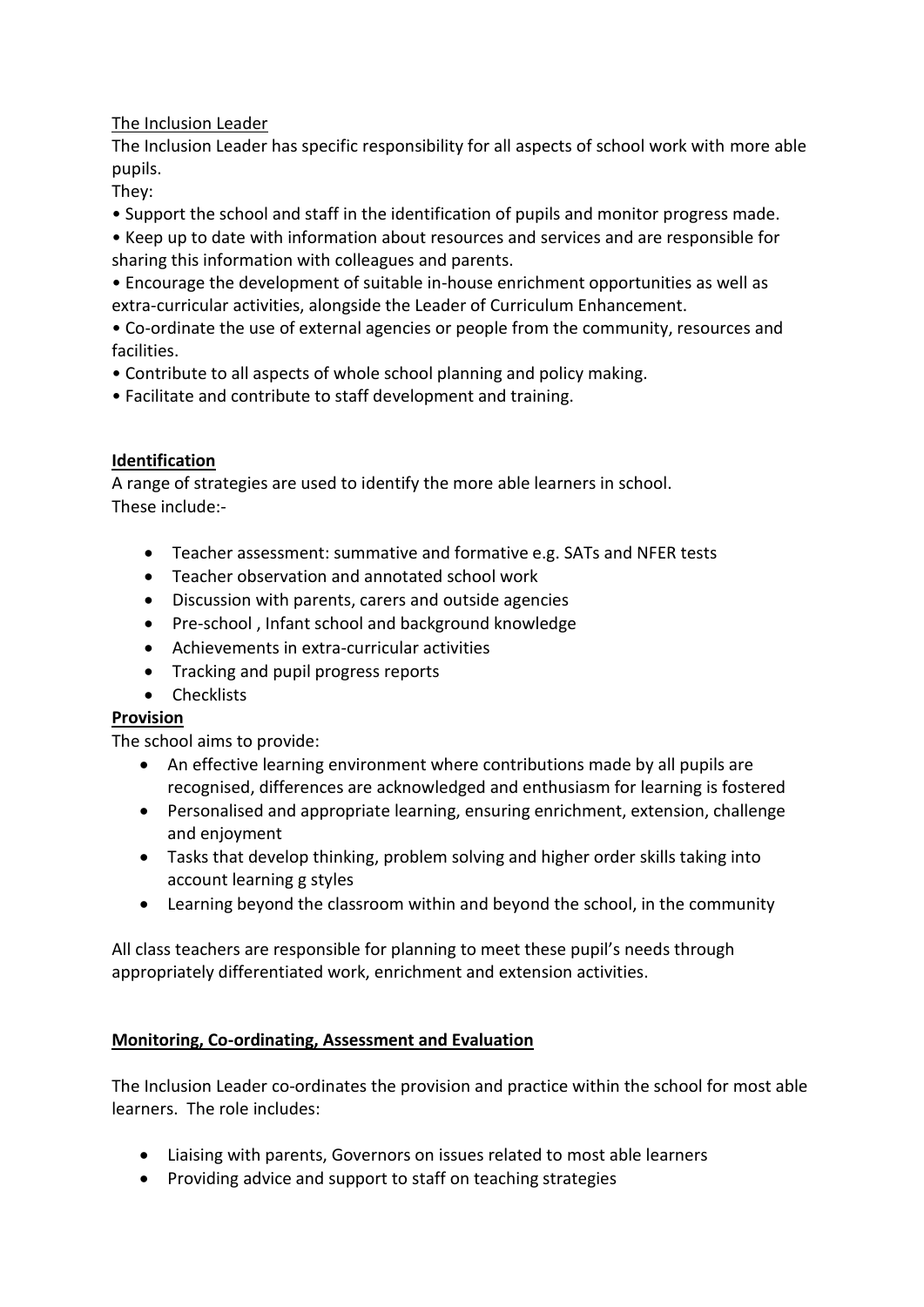- Supporting staff in the identification of the most able learners
- Alongside the Assessment Leader, reviewing the provision and progress made by the most able learners
- Arranging appropriate INSET and other training required for staff.

Associated Policies

Equal Opportunities

Assessment

Teaching and Learning

SEN

Policy Reviewed May 2019

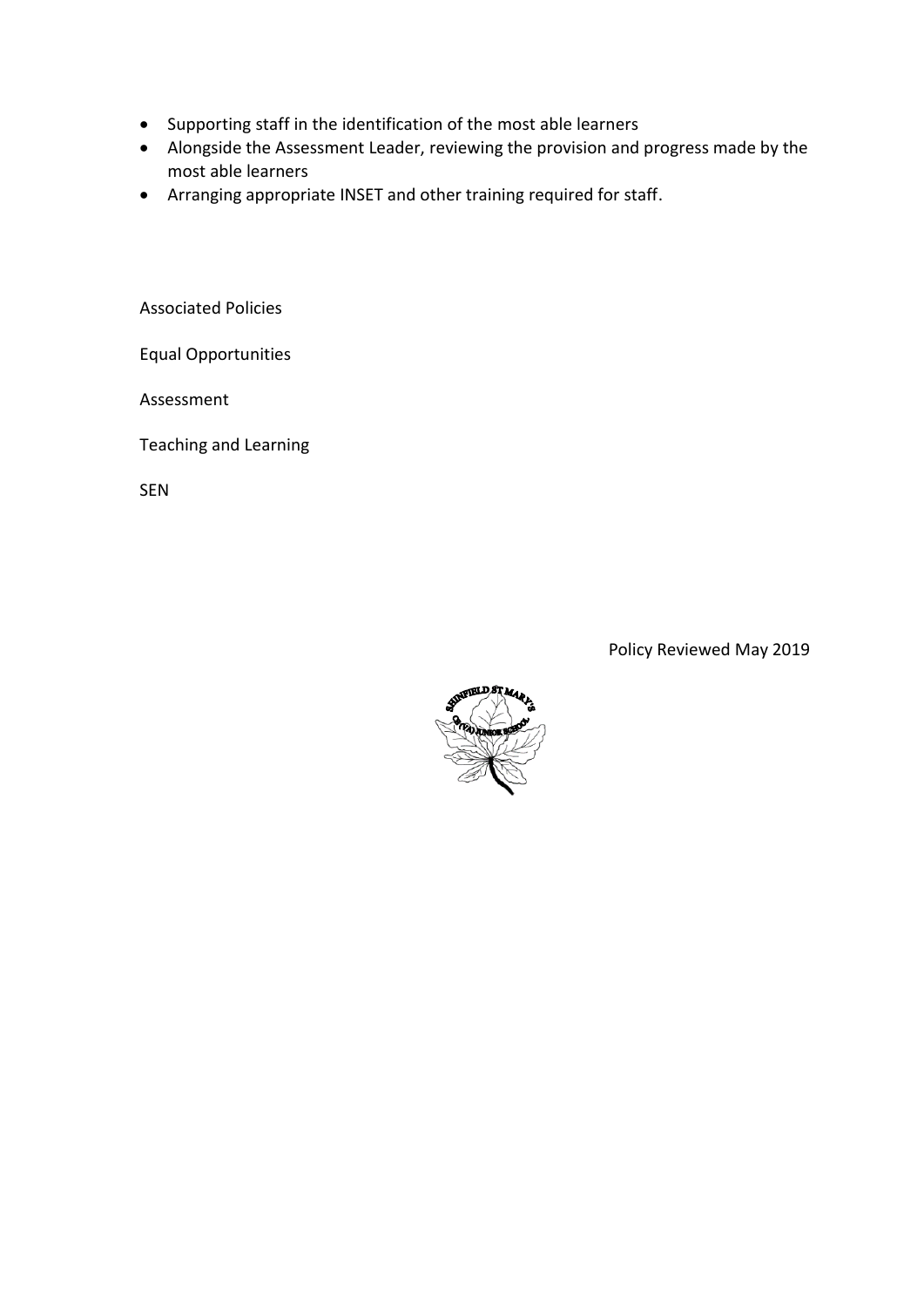## **Rapid Checklist to Support Identification of More Able Pupils**

Rapidly – without thinking too much – write on the names of the pupils in your class who spring first to mind as you consider the descriptions below. It is not essential that every description has a name attached to it.

| <b>Description</b>                                                        | <b>Names</b> |
|---------------------------------------------------------------------------|--------------|
| Proactive                                                                 |              |
| Wide general knowledge and contributes<br>wealth of ideas and information |              |
| Artistic talent - sensitive to colour, line,<br>shape and form            |              |
| Intense curiosity                                                         |              |
| Sees relationships                                                        |              |
| Stream and 'why' and 'how' questions                                      |              |
| Feeling for words                                                         |              |
| Shows empathy with other                                                  |              |
| <b>Description</b>                                                        | <b>Names</b> |
| Bored by repetition                                                       |              |
| Instinctive learner - dislikes rote memory<br>tasks                       |              |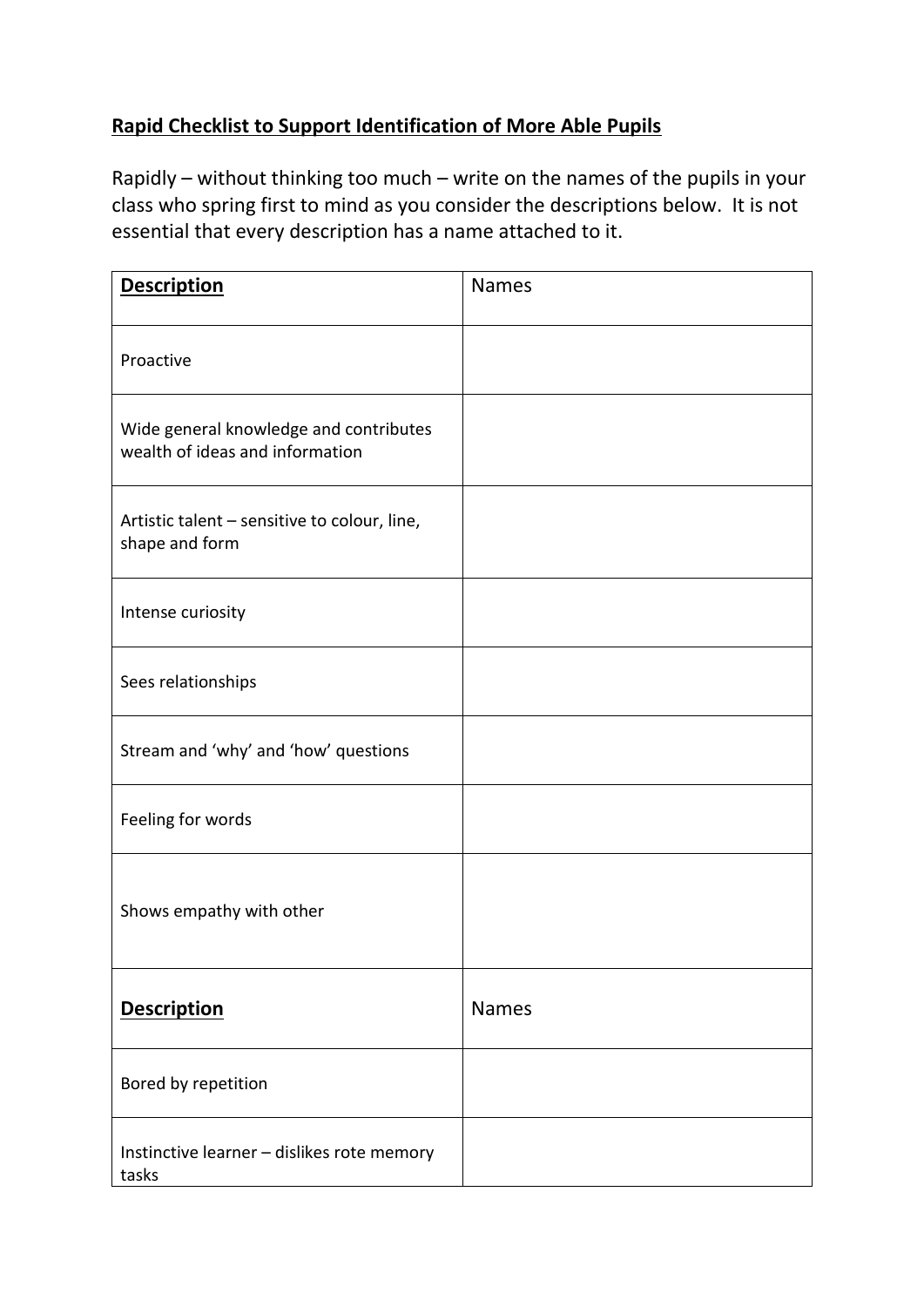| Outstanding athletic skills              |  |
|------------------------------------------|--|
| Excellent sense of rhythm                |  |
| Imaginative tune making                  |  |
| Creative, original thinker               |  |
| Asks challenging questions               |  |
| Self-directed                            |  |
| Uses language confidently and creatively |  |
| Absorbed in books                        |  |
| Wide vocabulary                          |  |
| Speculates, suggests and predicts        |  |